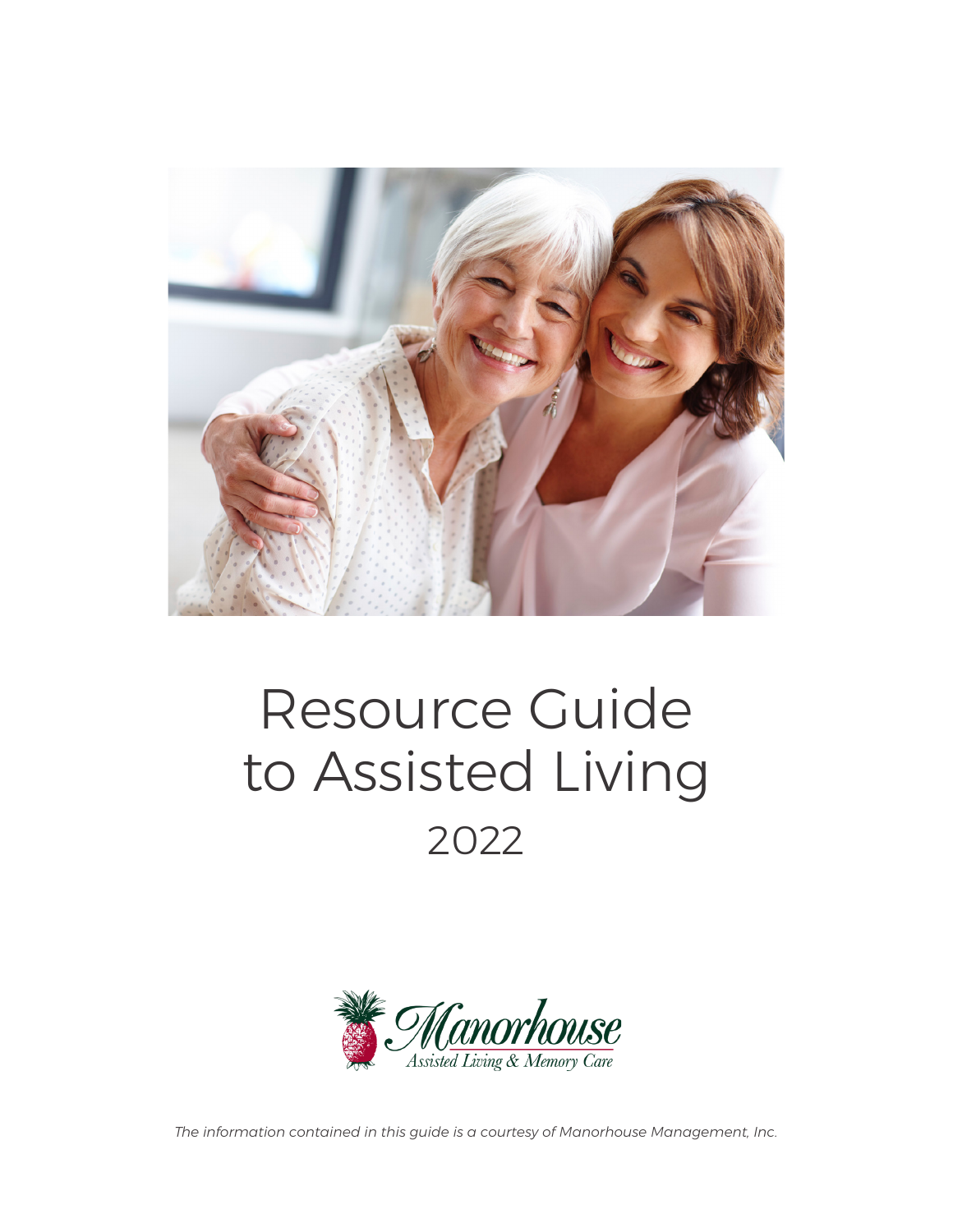# Table of Contents

| When is Assisted Living/Memory Care Appropriate? 4                  |
|---------------------------------------------------------------------|
|                                                                     |
| Signs that Your Loved One May Need Memory Care Services  5          |
|                                                                     |
|                                                                     |
|                                                                     |
| 2. How to Use a Life Insurance Policy to Pay for Assisted Living 8  |
| 3. How to Use Long-Term Care Insurance to Pay for Assisted Living 8 |
| 4. How to Use an Annuity to Pay for Assisted Living 9               |
| 5. How to Use a Reverse Mortgage to Pay for Assisted Living 10      |
| 6. Rent out Your Home to Make Assisted Living More Affordable  10   |
| 7. How to Use Medicaid or SSI to Pay for Assisted Living 11         |
| 8. How to Pool Family Resources to Pay for Assisted Living 12       |
|                                                                     |
| Assisted Living and Memory Care Research Checklists 14              |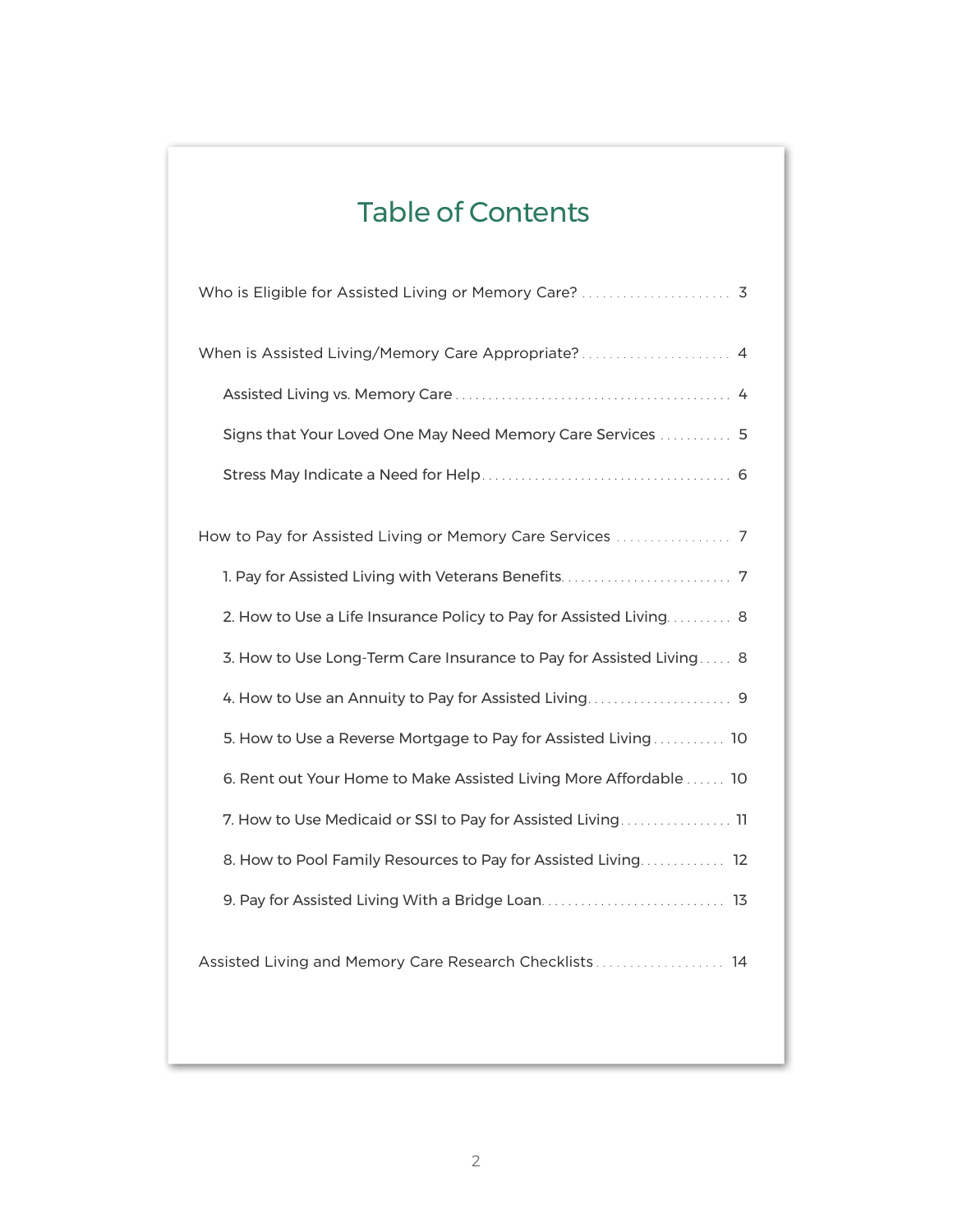# <span id="page-2-0"></span>Who is Eligible for Assisted Living or Memory Care?

Typically, assisted living communities serve people 18 years of age and older. Individuals may enter an assisted living community from a private residence, hospital, rehabilitation center, or nursing community. The admissions process is the same regardless of the person's location prior to admission.

Eligibility is based on an individual's required level of care (acuity) and their ability to pay for services. Also called residential care, assisted living is a type of living arrangement in which personal care services such as meals, housekeeping, transportation, and assistance with activities of daily living are available as needed. Also an important aspect of the assisted living model is to provide security, comfort and meaningful activities for residents. But unlike nursing homes, residents in assisted living remain independent, living on their own in a residential setting. Assistance with activities of daily living may include help with bathing, dressing, toileting, diapering, medication management, helping with daily living decisions and moving from one place to another.

Assisted living is designed for people who need help with the daily activities described above. It is not appropriate for people who need daily skilled nursing services. If an individual's needs cannot be managed in an assisted living community, a nursing home may be a more suitable setting.

Choosing the right community is an important process since the facility must provide the appropriate level of care, meet the applicant's needs, be affordable and have an opening when you need it.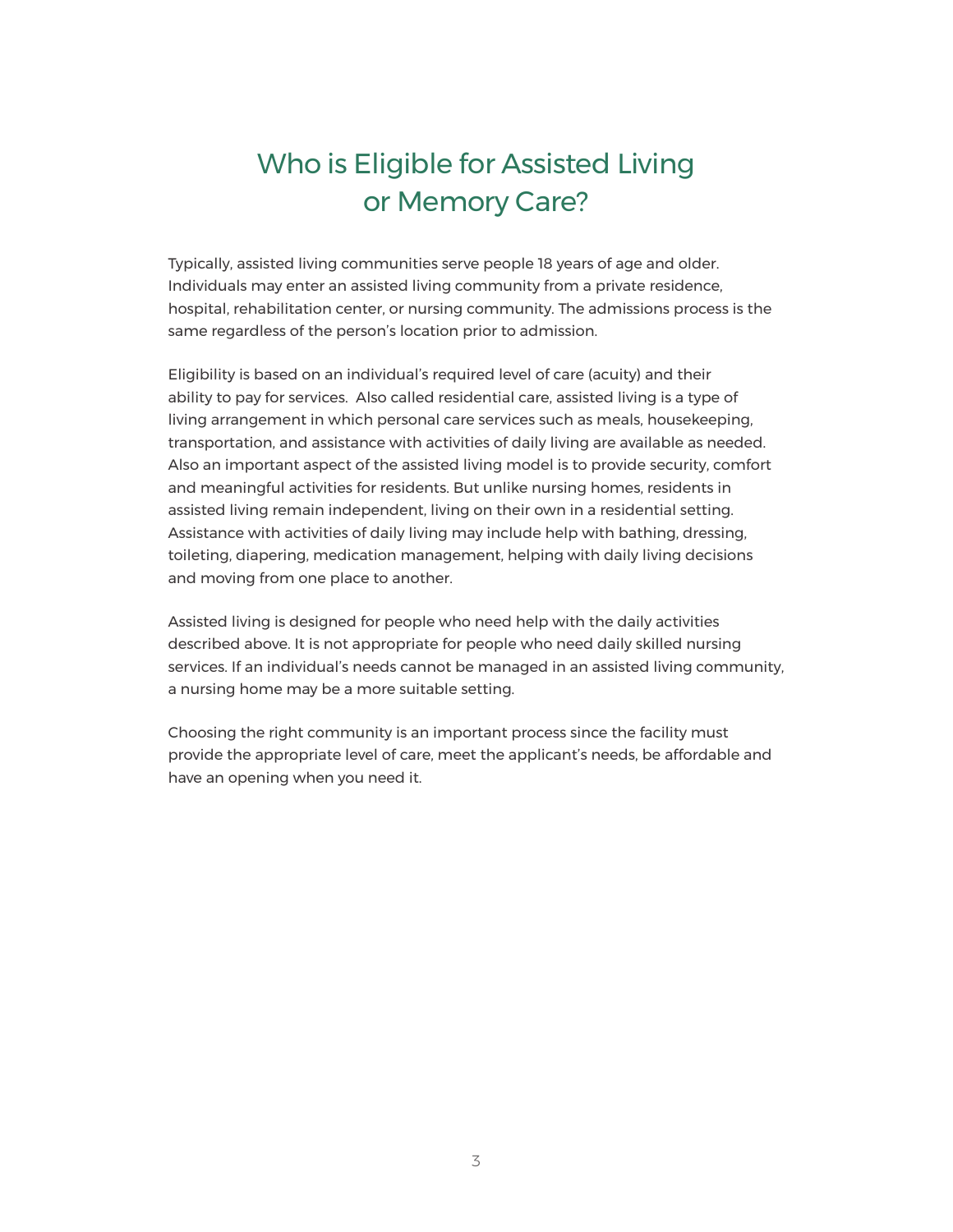# When is Assisted Living/ Memory Care appropriate?

<span id="page-3-0"></span>Around 70% of adults over the age of 65 will need long-term care at some point in their lives, according to the U.S. Department of Health and Human Services. When our loved ones can no longer live independently, that's when caregivers are faced with the difficult decision of what type of care to select — because not all long-term care options are created equal.

If your loved one is still active and vital, but can no longer live independently and needs assistance with everyday activities such as bathing, dressing or eating, one of the options available to him or her is assisted living.

According to the Assisted Living Federation of America (known as Argentum), assisted living is defined as "a long-term care option that combines housing, support services and health care, as needed." Personal care services in assisted living often also include medication management and transportation, and care is available around the clock. Seniors in assisted living usually have the option of a private room or shared space in an apartment, depending on their budget and preferences.

As your loved one ages, they may simply need a little extra help with everyday tasks, or they may require more specialized nursing care if they have age-related issues with mobility, or conditions such as dementia. Assisted living communities vary in terms of what services they offer, but some of them do provide memory care services, usually in a dementia special care unit (SCU).

### Assisted Living vs. Memory Care

Although assisted living communities may have memory care units on the premises, the two types of care are not synonymous.

Memory care is a distinct form of long-term care that specifically caters to patients with Alzheimer's disease, dementia and other types of memory problems. Also called special care units (SCUs), memory care units usually provide 24-hour supervised care within a separate wing or floor of a residential facility.

As with assisted living, if your loved one is no longer able to care for him or herself due to progressive impairment, memory care offers a residential solution.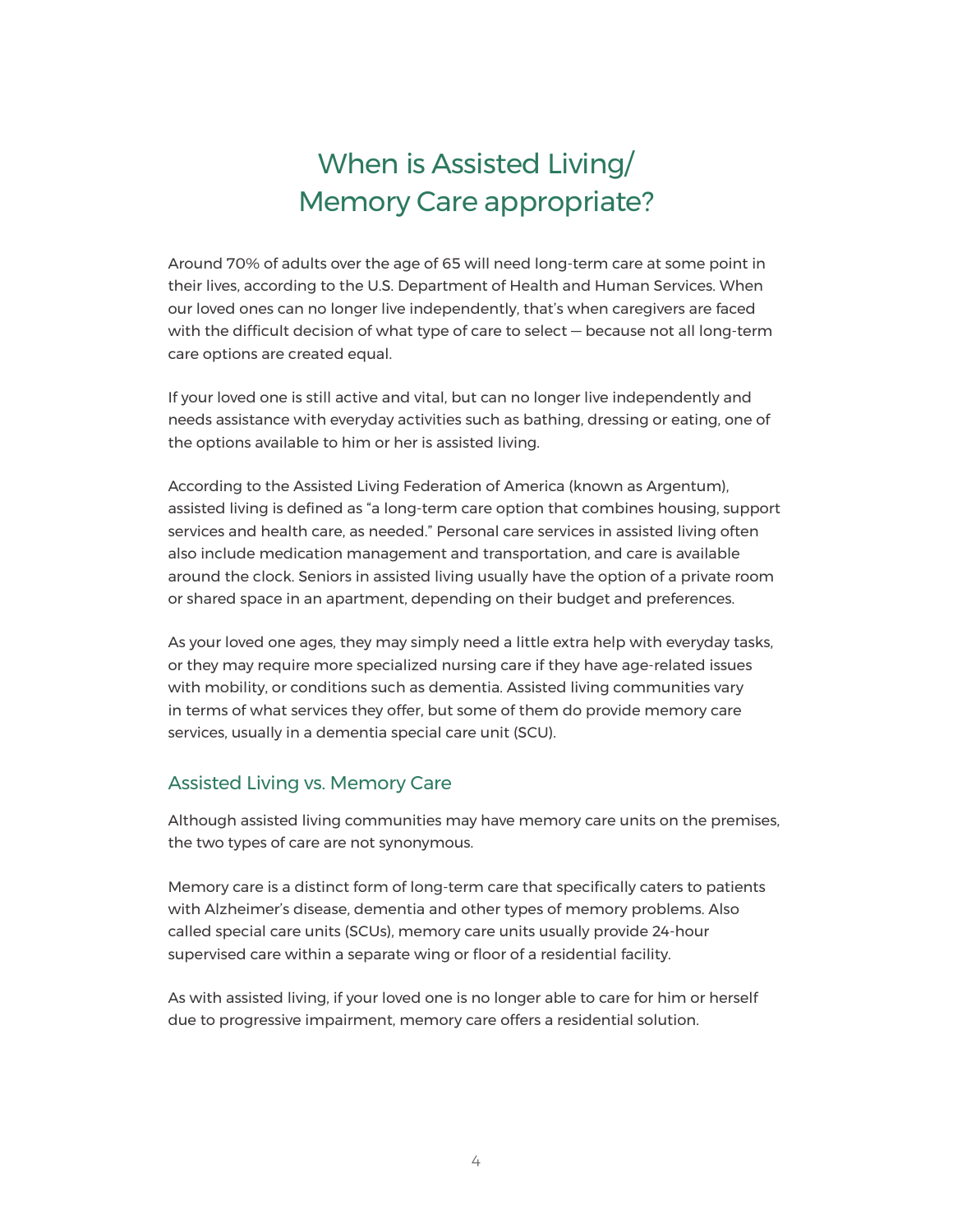# <span id="page-4-0"></span>Signs that Your Loved One May Need Memory Care Services

More than 15 million Americans devote time and energy to caring for a loved one with [Alzheimer's](https://www.alz.org/alzheimers-dementia/facts-figures) disease or other dementia, according to the Alzheimer's Association<sup>1</sup>, but sometimes the cost of caregiving becomes too high. Caregivers often find themselves unable to bear the burden of providing home health care without suffering from illness themselves.

This is when it may be time to consider whether to move a loved one into assisted living if their health needs become too much to handle at home.

Moving a family member is never an easy decision. There are, however, some telltale signs that caregivers can look for in order to recognize when it's the right time for assisted living:

#### **Aggression**

Physical, sexual or violent aggression frequently happen in those with dementia, and caregivers or other family members may suffer or begin to feel resentful.

#### **Caregiver Stress**

Caregiver symptoms like increased stress can be just as telling a sign as the dementia behaviors described above.

### **Escalating Care Needs**

Ask yourself: "Are the person's care needs beyond my physical abilities?" or "Is the health of the person with dementia or my health as a caregiver at risk?" If you're answering yes to those questions, it might be time to have that tough family conversation.

### **Home Safety**

Consider your senior family member's health and your own abilities to care for them. Is the person with dementia unsafe in their current home?

### **Sundowning**

"Sundowners syndrome" — very agitated behavior that becomes more pronounced later in the day — is a common characteristic of those with Alzheimer's. This can take a heavy toll on caregivers, and when it begins to severely disrupt family routines, this may be a sign that the caregiving burden is too hard to handle.

### **Wandering**

In later stages of dementia, the risk posed by wandering becomes much greater and the probability of falls and injuries increases.

1 <https://www.alz.org/alzheimers-dementia/facts-figures>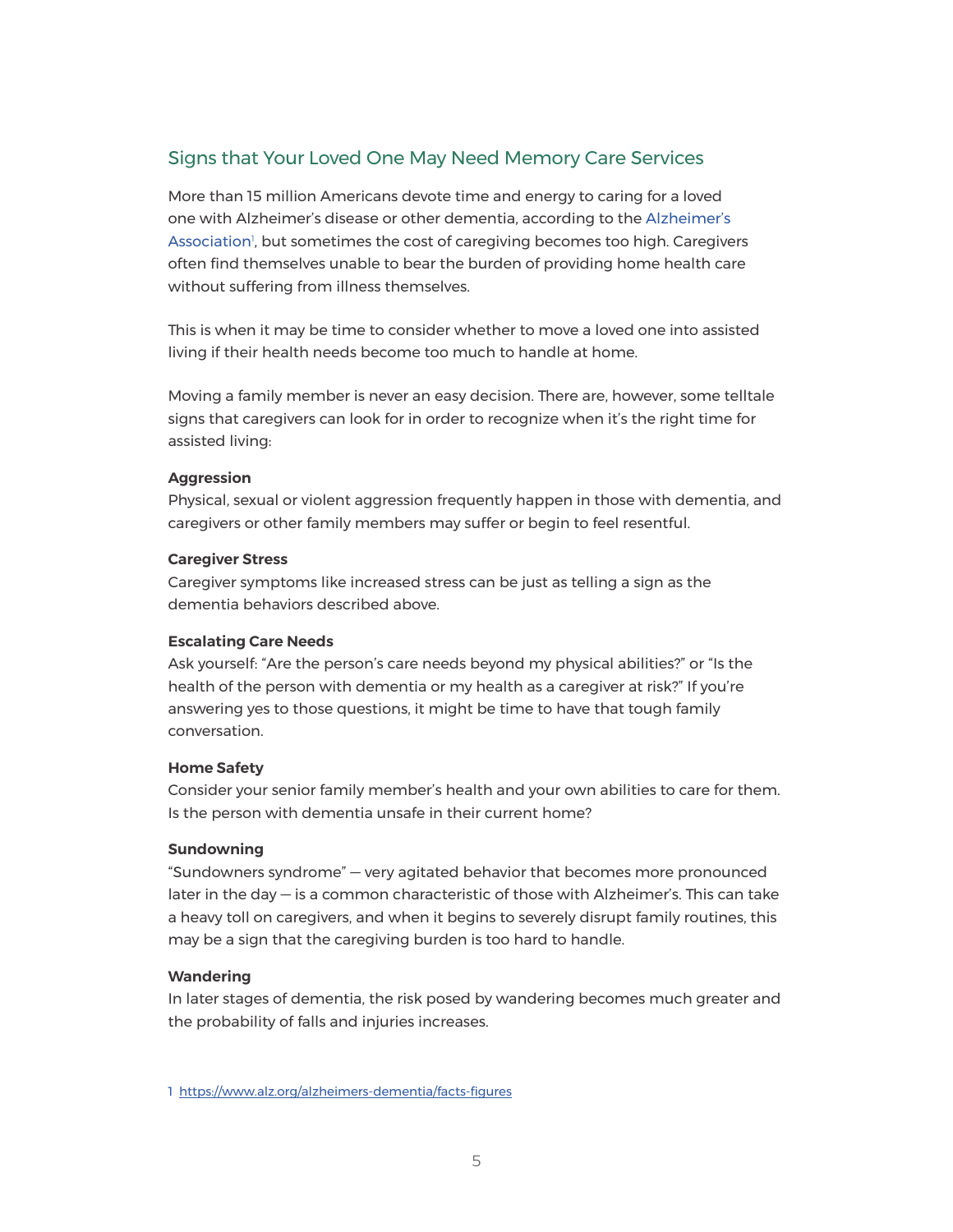### <span id="page-5-0"></span>Stress May Indicate a Need for Help

An article in the *[New York Times](http://newoldage.blogs.nytimes.com/2013/02/22/for-traumatized-caregivers-therapy-helps/?src=recg)* <sup>2</sup> discussed the psychological costs of caregiving and of making difficult care decisions, which some professionals are likening to the effects of post-traumatic stress disorder. Caregivers may experience symptoms like:

- • Avoidance behaviors
- • Disabling anxiety
- • Hyper-vigilance
- $\cdot$  Intrusive thoughts and more

Rita Vasquez attributes these symptoms not only to the pressures of caring for someone with dementia, but also to the disruptions to normal eating and sleeping patterns that result when one is spending so much time on caregiving. "When the brain is always on alert, many things are going to happen — you're not going to eat well, your nutrition is going to go down, and physical health suffers."

The emotional, mental and physical toll of caregiving can be particularly pronounced for spouses of those who need care. In one of the families Vasquez works with, the wife and primary caregiver is 80 years old. "She's taking care of her 85-year-old husband and it's draining her," Vasquez says. "When he fell recently, she couldn't pick him up and had to call the paramedics." In cases like this, it might be clear immediately when the demands of care become too great. In other cases, it might not be so obvious.

If you are feeling isolated and alone, or if you begin to feel resentful of your loved one, it might be time to examine the source of those feelings, says Vasquez.

"Anger, resentment, sleep deprivation – all those things will become part of what happens to a caregiver," she says. "Of course, the guilt, when you think, 'I'm not doing enough.'" When that happens, it is important to recognize how much you've been giving to your loved one, and perhaps tell yourself, "Okay, I'm not living a life for myself anymore, I'm living for that person."

2 <http://newoldage.blogs.nytimes.com/2013/02/22/for-traumatized-caregivers-therapy-helps/?src=recg>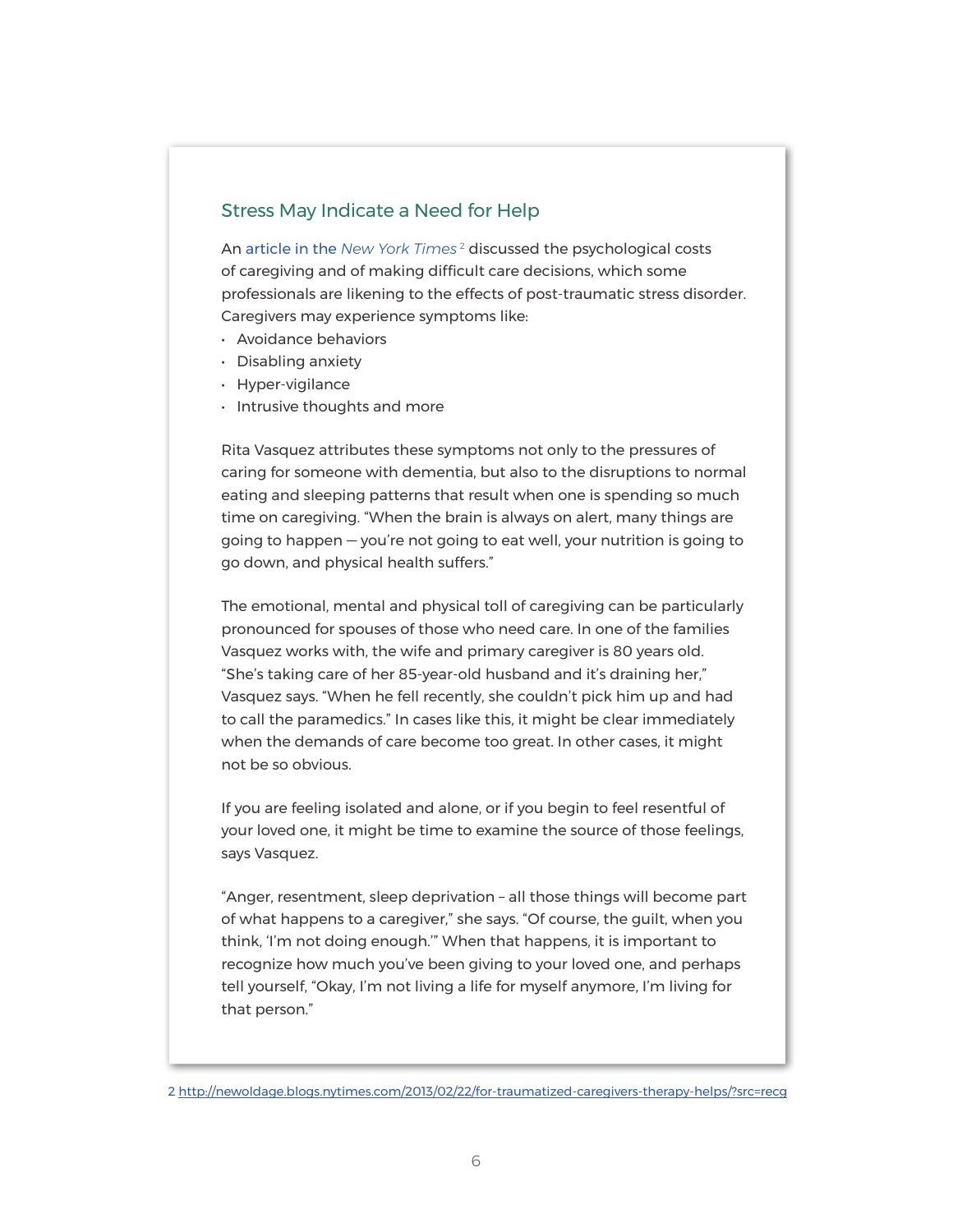# How to Pay for Assisted Living or Memory Care Services

<span id="page-6-0"></span>As you're weighing senior care options for your loved one, cost is likely a top factor. The good news? Depending on what care your loved one needs, assisted living can be much more affordable than nursing home care or long-term in-home care. Assisted living rents vary, but you can generally expect to pay \$3,000 to \$5,000 per month (compared to \$6,000 to \$10,000 and up for nursing homes). If your loved one doesn't need close medical supervision, assisted living might be your best bet, financially speaking.

**But how will you pay for assisted living? Explore eight creative ways to afford assisted living that you haven't thought of yet.**

> **Important note:** Medicare will NOT pay for assisted living beyond short-term rehabilitation services.

### Pay for Assisted Living with Veterans Benefits

If your loved one (or your loved one's spouse) was a veteran, you're in luck when it comes to residential care. Veterans benefits can be used to pay for residential care in a variety of situations. One set of benefits is available to those with service-related injuries or disabilities; another set of benefits, known as Aid and Attendance, is available to any veteran or surviving spouse who's disabled and whose income is below a certain limit. To qualify for and access these benefits, you'll need to go through the Veterans Administration, which can be a tricky and time-consuming process. It's extremely helpful to work with a

geriatric planner who knows the ins and outs of the system. Many senior living communities offer a financial concierge service that can include guiding you through the process of qualifying for benefits.

Another option is to work directly with services such as Elderlife [Financial](https://www.elderlifefinancial.com/)<sup>3</sup>, which works with assisted living and continuous care retirement communities (CCRCs) to provide this concierge service. Elderlife Financial connects you with its network of veterans benefits experts, who can help obtain the maximum benefits your loved one is entitled to.

3 <https://www.elderlifefinancial.com/>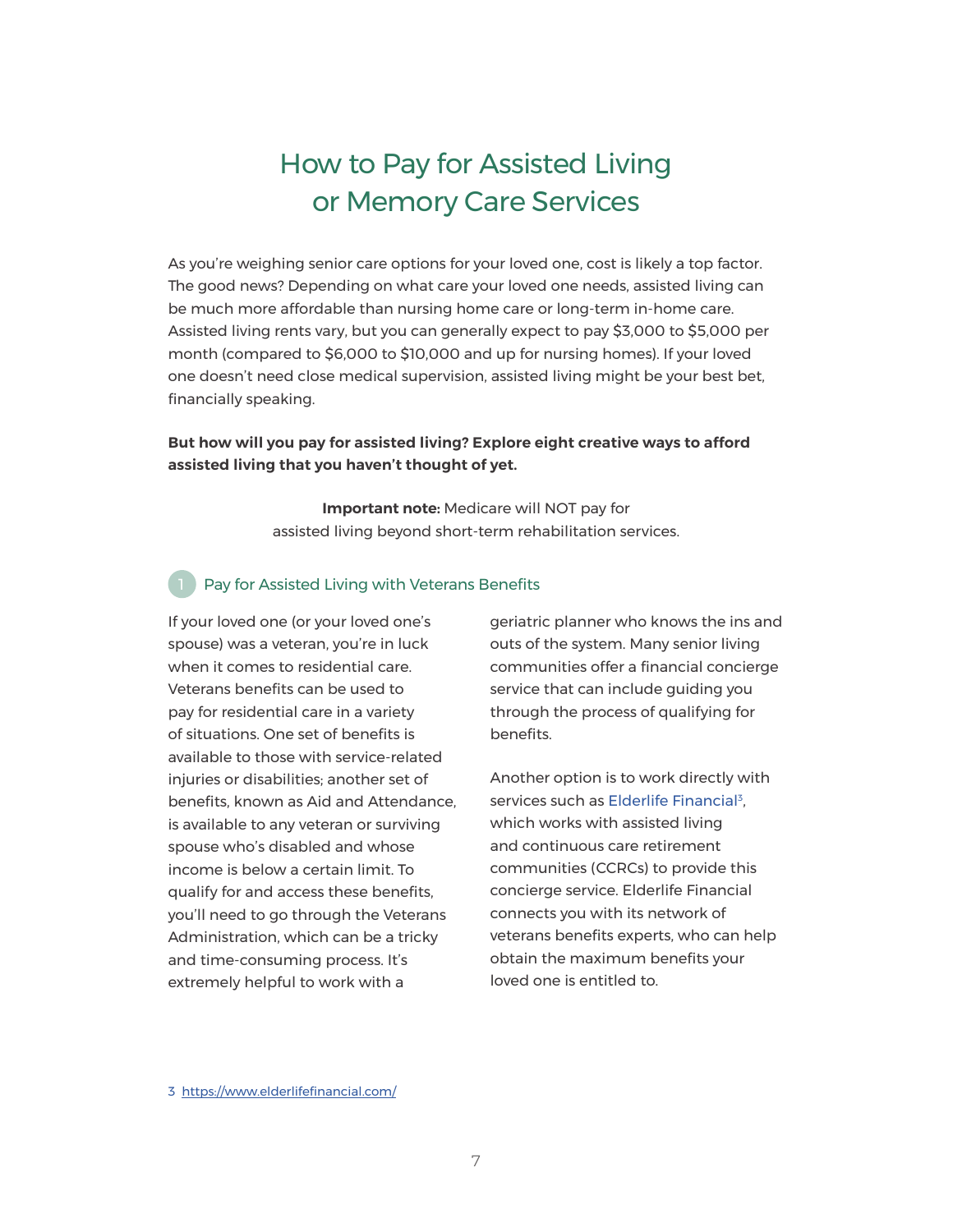### <span id="page-7-0"></span>How to Use a Life Insurance Policy to Pay for Assisted Living

If your loved one has a life insurance policy, he probably purchased it long ago, thinking to provide support to his family after his death. But a life insurance policy can also provide financial support now, if that's when the money would be most helpful. To cash out a policy, ask your life insurance company about "accelerated" or "living" benefits. Commonly, the company that originally issued the policy buys it back for 50 to 75 percent of its face value. The amount is decided based on the policy amount and monthly premiums as well as the policyholder's age and health. Different rules may apply depending on the company and type of policy. For example, some policies can only be cashed in if the policyholder is terminally ill; others are much more flexible.

If the company that issued the policy won't cash it in, don't worry. Your loved one can also sell the policy to a third-party company in return for a "life settlement" or "senior settlement," which is usually a lump sum of 50 to 75 percent of the policy's face value. After buying the policy, the settlement company pays the premiums until the policyholder dies, at which point the company, rather than the policy's original beneficiaries, receives the benefits. Another option, known as a "life assurance" benefit or life insurance conversion program, allows seniors to convert the benefit of a life insurance policy directly into long-term care payments. Life insurance conversion typically pays between 15 and 50 percent of the value of the policy — less than a life settlement — but is available for lesser-value policies that might not qualify for life settlement.

### How to Use Long-Term Care Insurance to Pay for Assisted Living

If you or your loved one bought care insurance, you're one of the lucky ones. Long-term care insurance policies apply to assisted living care; all you need to know is how to collect on it. Some long-term care policies have a specific designated benefit for nursing home care, based on a mental or physical diagnosis, which can be used to pay for assisted living. Or the policy may set a designated payment for home care, which can be paid directly to the

assisted living community or to the beneficiary, who then uses it to pay for assisted living.

One more thing: If your loved one didn't buy long-term care insurance, it's probably too late now to consider this option. But there is time to sign up for a long-term care policy yourself, so you don't put your own family in the same pickle in the future.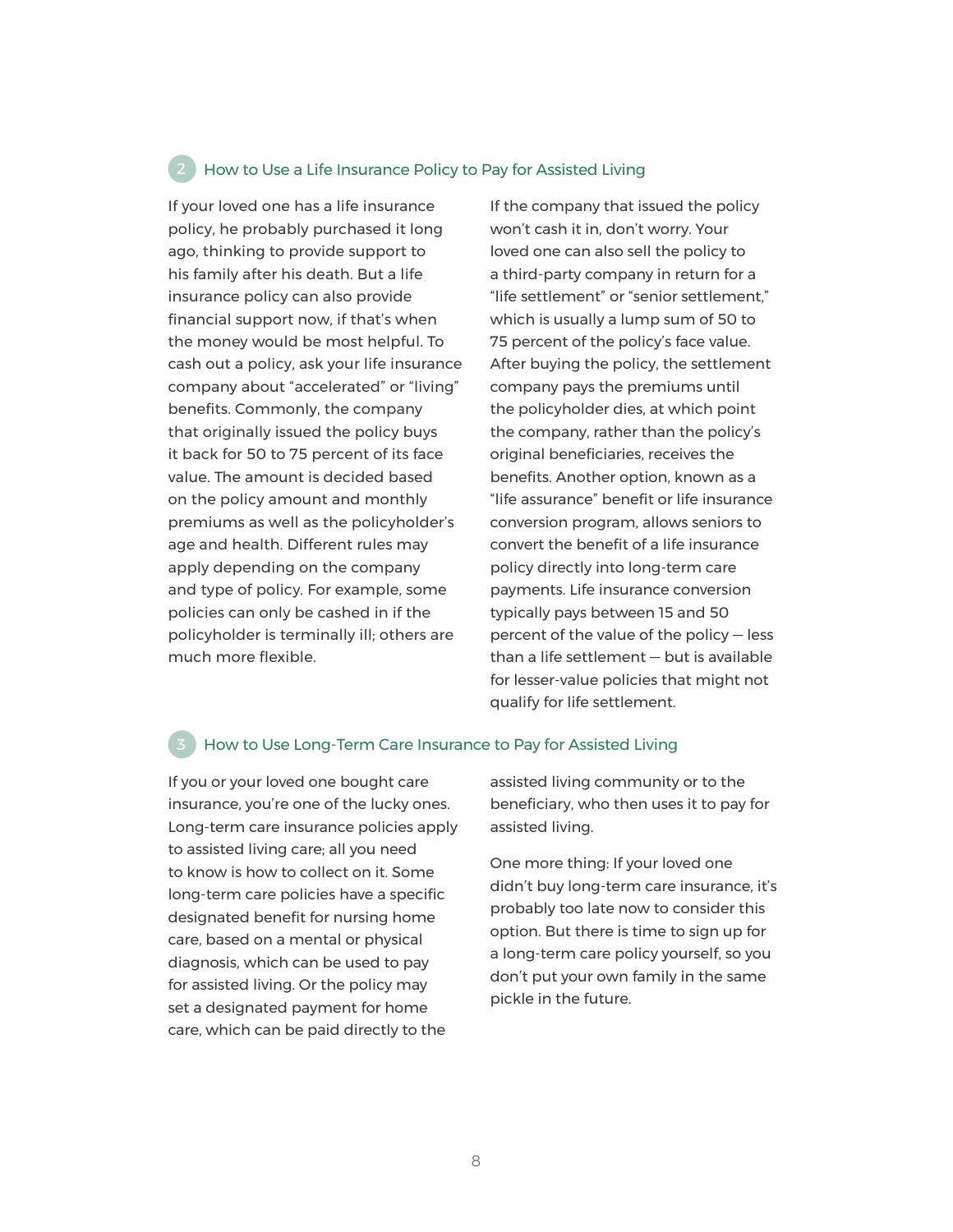### <span id="page-8-0"></span>How to Use an Annuity to Pay for Assisted Living

If you have a nest egg but you're concerned about outliving your resources, an annuity may be a good option. When you purchase an annuity, you pay a lump sum up front — and receive regular payments back over a promised period of time, usually the rest of your life. An annuity can help you stretch your budget and be sure that you'll always have at least some money coming in even if you live longer than you expect.

The big benefit of annuities is that you continue to receive money regularly, even if your purchase premium runs out. If you live a really long time, you get more back than you put in. The underwriter takes the risk that you might live longer than the money lasts — and makes an extra profit if you die early. Underwriters don't go into the annuity business expecting to lose money, but annuities can still be a better deal for you than just consuming your money year by year.

Another benefit is that annuities aren't fully counted as assets by Medicaid when you apply for government assistance. The income from the annuity is counted as a "resource," but the much larger sum originally used to purchase the annuity is not.

Annuities are complex financial tools. There are many variations. Some you buy now to get future payments, others deliver immediate payments; some are based on a fixed interest rate, others work off variable rates. You'll want to do some homework and talk to a trusted financial adviser about what annuity options might be appropriate for your situation.

Be very cautious when investing in annuities. There are unscrupulous marketing schemes pushing phony annuity deals that target vulnerable seniors through community centers, adult education seminars, telemarketing, and slanted advertising. And outright annuity fraud is more common than most people realize. Always use your commonsense filter: If it sounds too good to be true, it might be a scam. You'll want to choose a reputable company when you buy an annuity, and work with a representative who comes highly recommended. And make sure your representative helps you think through some of the trickier details, like inflation.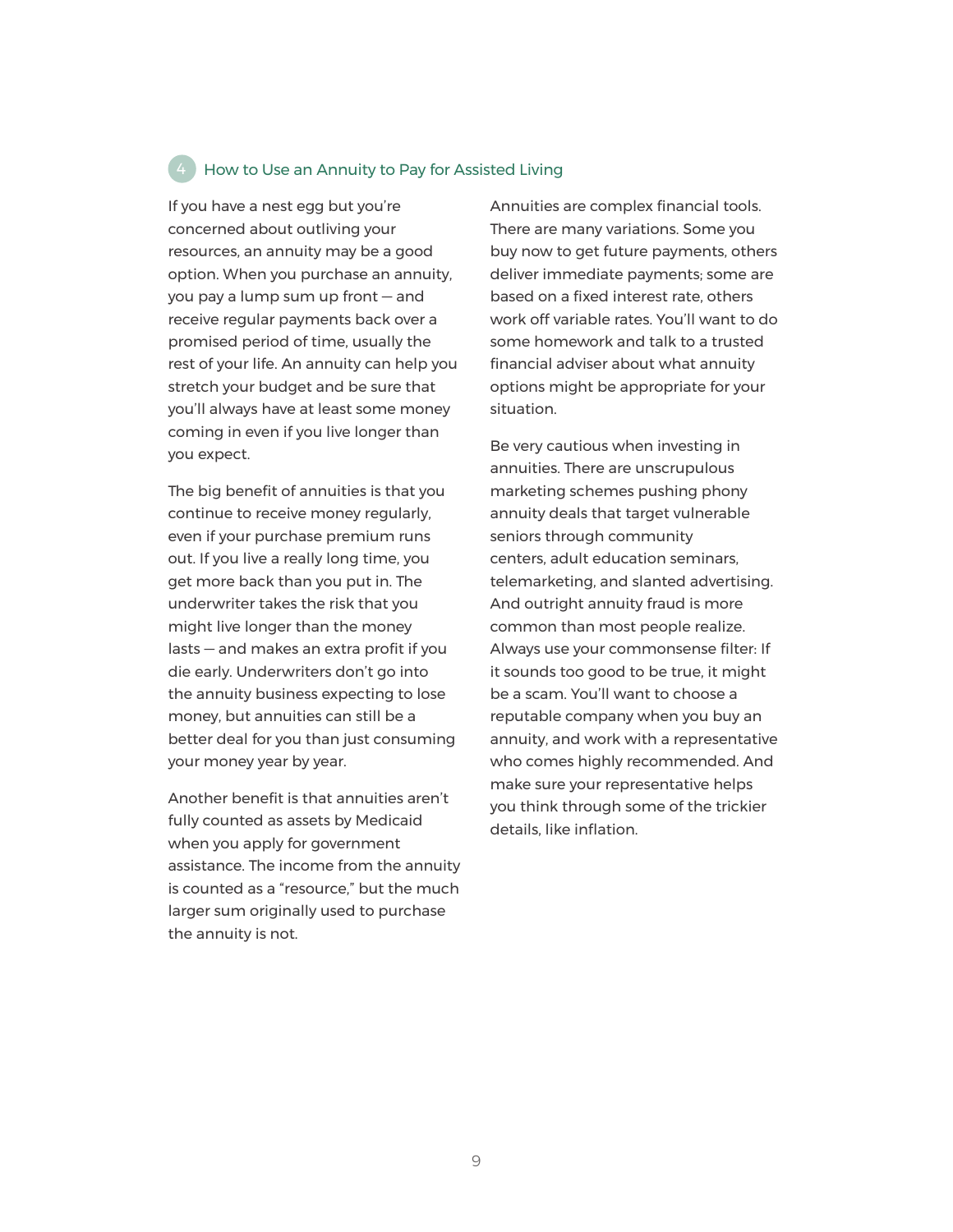### <span id="page-9-0"></span>5 How to Use <sup>a</sup> Reverse Mortgage to Pay for Assisted Living

If your loved ones own their home outright or have only a small mortgage on it, a reverse mortgage might be just the solution you're looking for.

A reverse mortgage allows you to cash out the value of your home equity, either in a lump sum or in a series of monthly payments. The bank decides on a value based on what the home is worth, interest rates, the applicant's age. and other factors, and the loan balance gradually increases over time. (If a bank holds a mortgage on the house, it has to be paid back before you can begin receiving payments.) The borrower can stay in the home until death, even if the loan balance exceeds the home's worth. Upon death, the loan balance must be repaid, which usually means selling the home.

Reverse mortgages were originally developed to help widows remain in their homes after the breadwinner passed away. Today they work best when one parent needs assisted living

but the other can remain in the home. To apply for a reverse mortgage, one homeowner must be over the age of 62, and one person must continue to live in the home.

Be sure to do your homework about the pros and cons of reverse mortgages — they aren't for everyone. For example, it's probably not a great choice for a beloved property that you want to keep in the family.

Finally, a reverse mortgage is a big commitment, so it's important to work with a reputable company. Make sure you understand the terms and read the fine print, as there are many rules about homeowners' insurance and mortgage insurance and keeping the property well maintained. There may also be high fees involved, or clauses that make it easy to lose the home. The Consumer Financial [Protection](https://www.consumerfinance.gov/) Bureau<sup>4</sup> recently reported that reverse mortgage scams and foreclosures are on the rise.

### Rent out Your Home to Make Assisted Living More Affordable

If only one parent is still living, or if both parents need assistance with daily living, the family home can be an important resource. Selling is an option, of course. But in many families, Mom and Dad's house is cherished and family members aren't ready to make this

decision. In this case, consider renting out the house and using the rental income to pay for assisted living. The idea of being a landlord might seem scary, but for a percentage fee you can hire a service to manage the property for you.

4 <https://www.consumerfinance.gov/>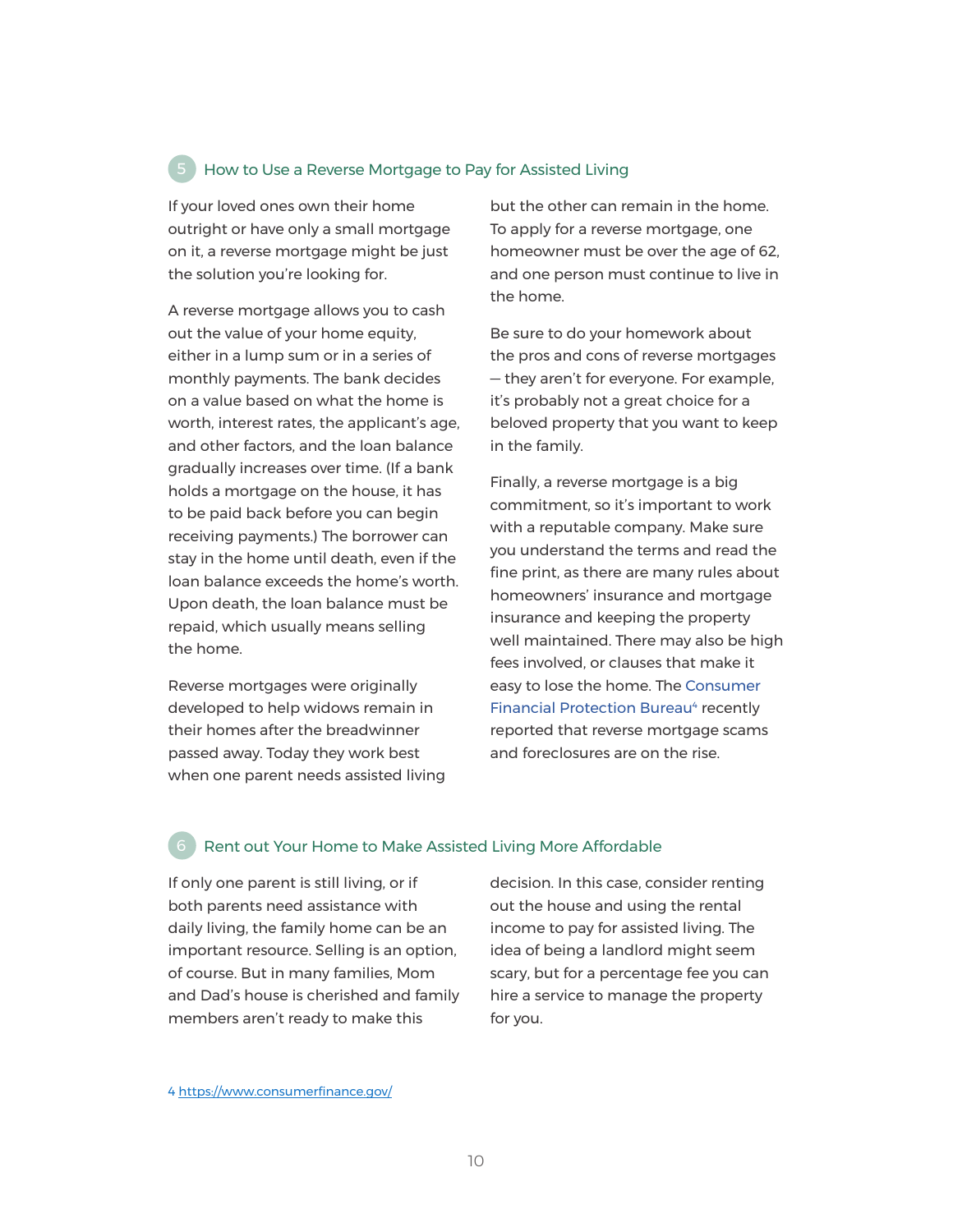### <span id="page-10-0"></span>How to Use Medicaid or SSI to Pay for Assisted Living

IIf you don't have much in the way of savings or other financial assets and your income is low, you may qualify for government assistance to pay for assisted living.

Start with Medicaid, which is run as a partnership between the states and the federal government. In many states the programs go by another name, so look up the name of your state's program online or in the government pages of your phone book (example: Arizona Long-Term Care System). Medicaid eligibility is different from state to state, but typically you must have less than \$2,000 in assets, in addition to your home and your car, in order to qualify.

Only some assisted living communities will accept Medicaid, and Medicaid beds are usually limited. To find longterm residential care options near you, check with your local Area Agency on Aging. To help you navigate the maze of signing up for public benefits, you can also call for a free consultation from a Government Health Insurance Counselor.

Important note: Beware of trying to qualify for Medicaid by "gifting" money and other assets to adult children or other family members, also known as "Medicaid spend-down." This once-

popular strategy isn't as easy as it sounds and can backfire badly. The government has become increasingly strict about Medicaid qualification and has the right to do a "look-back," going over your financial transactions for the past five years. Any gifts of money or assets made during this time are counted as resources, including assets put into an irrevocable trust. If you're caught trying to spend down your resources to qualify for Medicaid, the penalties are steep — including disqualification from receiving Medicaid for a lengthy period of time.

If you have a disability, another option is supplemental Social Security income (SSI). Also administered by the state, SSI is part of the governmental safety net for those who are impoverished and partially or totally disabled by illness or injury. SSI comes in the form of monthly payments, which you could use to pay for nursing home care or assisted living. To qualify for SSI, contact your state disability department. You'll need to document your financial status and you'll also need a doctor to certify that you can't work because of a medical disability.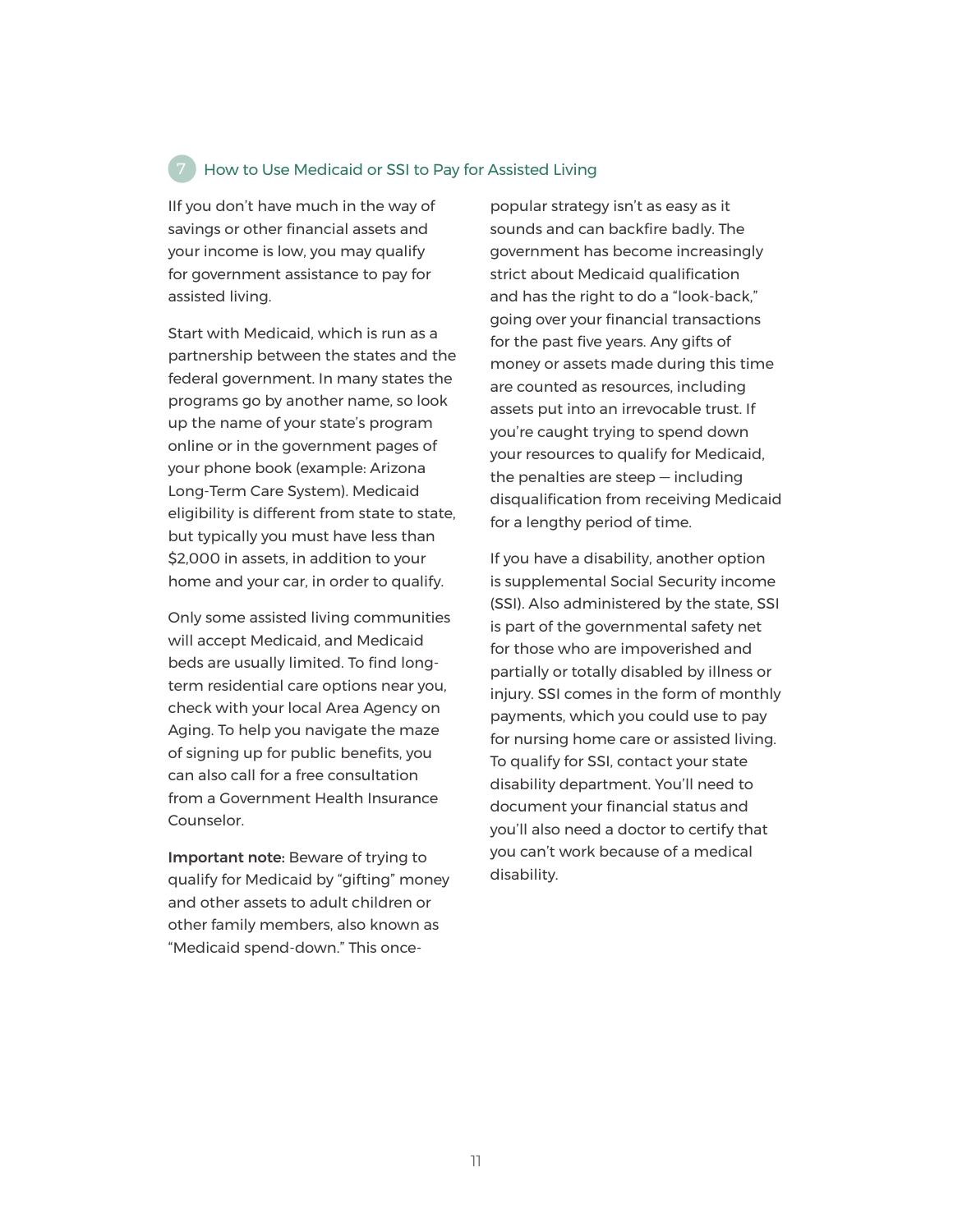### <span id="page-11-0"></span>How to Pool Family Resources to Pay for Assisted Living

If you're worried about Mom or Dad living alone, other family members may be worried, too. Getting everyone together to talk about it sometimes makes it possible to find a solution, such as pooling assets and trading money for time. For example, if one or two siblings or family members handle the brunt of daily care, such as driving to medical appointments, others with less flexible work schedules might contribute money instead. Or if there's a family home that no one wants to sell yet, siblings with available funds might pay for assisted living with the promise of repayment when the house is sold.

The research and paperwork associated with finding and choosing among assisted living communities and

qualifying for financial support is a big job. Sometimes families get stuck because no one feels qualified to take on the task. It can be a huge relief to work with a geriatric care manager or senior move manager who knows the resources in your area. A care manager can work with the entire family to present options, resolve roadblocks, and help you find the perfect situation for your loved one.

Money matters can also bring up family tensions. If you're having trouble communicating about this challenging topic, speak to a senior living consultant or geriatric care manager about how to handle family conflicts. You might also enlist the help of a professional mediator.

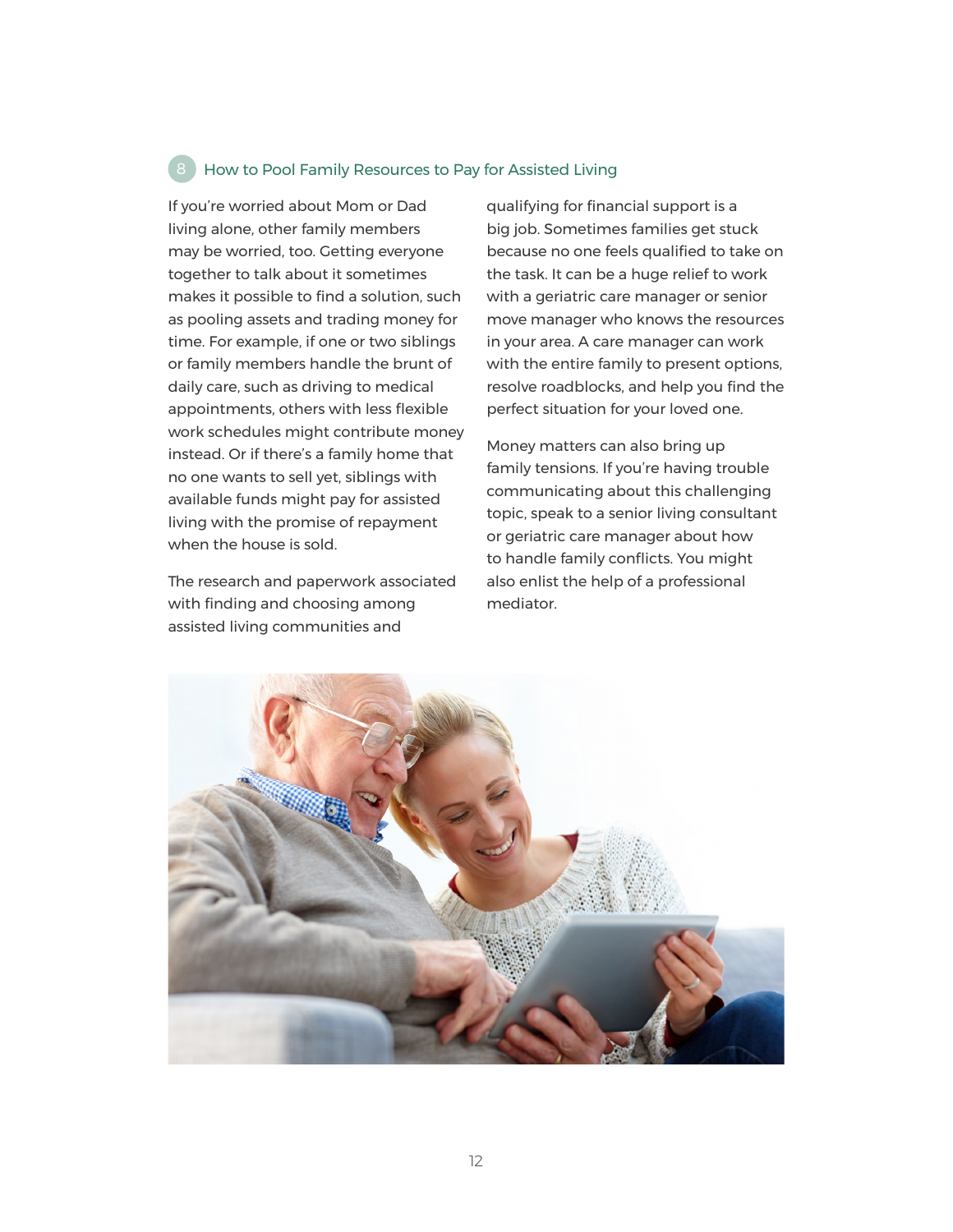## <span id="page-12-0"></span>Pay for Assisted Living With a Bridge Loan

If your loved one doesn't have a lot of free cash or financial assets that are easily liquidated, the answer might be a bridge loan, an option developed by Elderlife Financial. Bridge loans are short-term loans of up to \$50,000 designed specifically to provide the funds for a move to assisted living or a continuing care retirement community (CCRC). They come in two types. The first type is an unsecured (no collateral required) line of credit intended to finance the first months of living expenses while seniors sell their home, obtain veterans benefits, or take other actions to free up funds.

Interest rates for these lines of credit range from 8.25 to 12.5 percent, so this option is best used when the time to payback is relatively short. (Borrowers have up to five years to repay, but most repay the loans within a year, according to the company.)

The second type, called the Capital Access Program, is a lower-interest, lump-sum loan secured by real estate or another asset that the company recently introduced. It's designed to help seniors come up with the large up-front entrance fee typically required for a CCRC.

Seniors (or other family members) qualify for both types of loans based on the usual criteria, such as credit score, credit history, and debt-to-income ratio. The senior or an adult child can be the borrower, and up to six family members can cosign the loan application. Of course, as with any loan, cosigners are liable if the borrower runs into trouble with repayment. In many cases, payments can be made directly to the CCRC for convenience.

Important note: Medicare will NOT pay for assisted living beyond short-term rehabilitation